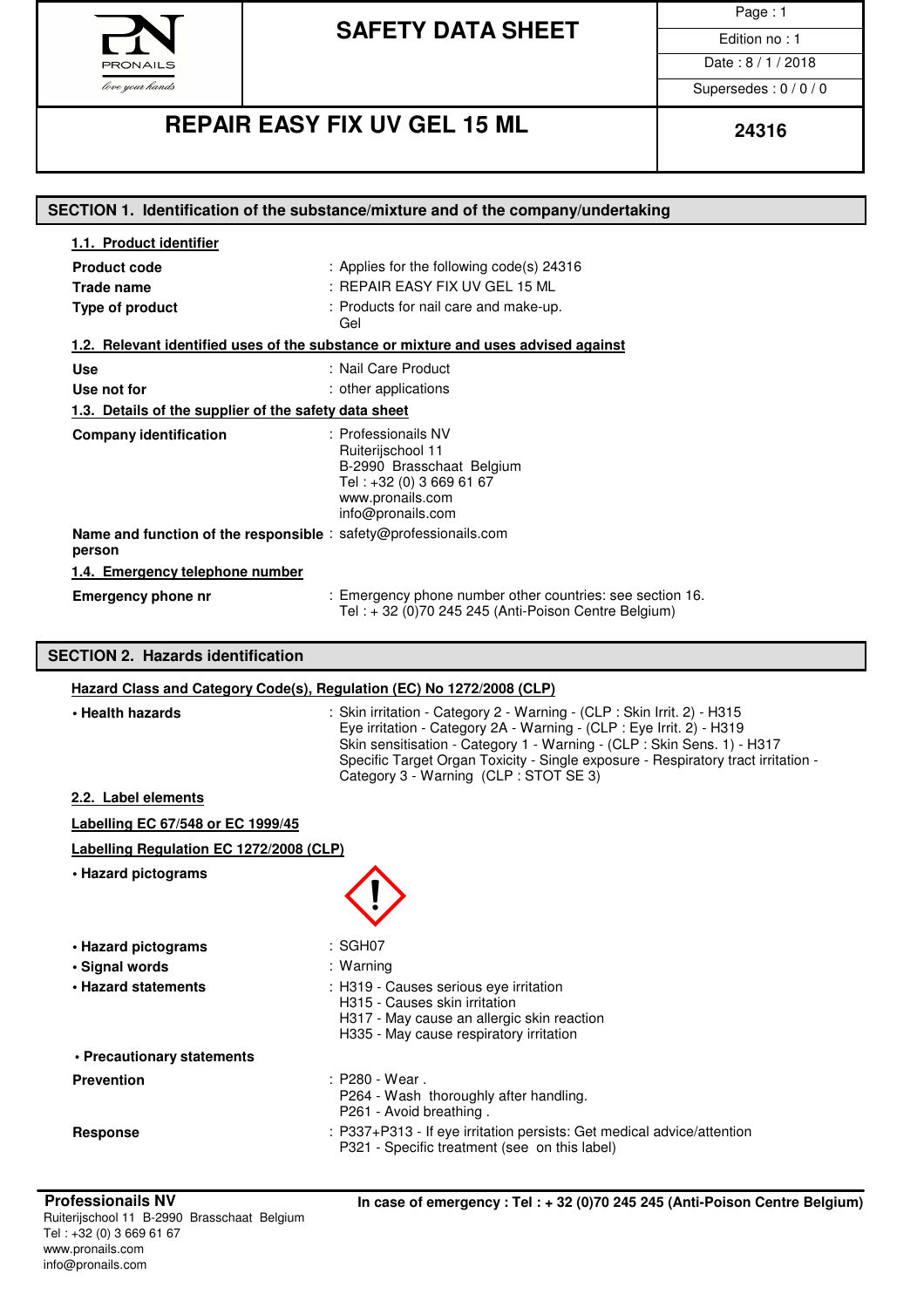

Page : 2

Date: 8/1/2018 Supersedes : 0 / 0 / 0

## **REPAIR EASY FIX UV GEL 15 ML**  $\begin{array}{|c|c|c|c|c|c|}\n\hline\n&24316\n\end{array}$

### **SECTION 2. Hazards identification (continued)**

### **2.3. Other hazards**

**Other hazards in the conduct of the conduct of the Conduct Other hazards Conducted States Conducted States Conducted States Conducted States Conducted States Conducted States Conducted States Conducted S** 

### **SECTION 3. Composition/information on ingredients**

### **3.1./3.2. Substance/Preparation**

| <b>Components</b>                            |        | : This product is not hazardous but contains hazardous components. |               |           |                 |           |                                                                                                                                                    |
|----------------------------------------------|--------|--------------------------------------------------------------------|---------------|-----------|-----------------|-----------|----------------------------------------------------------------------------------------------------------------------------------------------------|
| ICID - INCI name                             |        | <b>Contents</b>                                                    | <b>CAS No</b> | EC No     | <b>Index No</b> |           | <b>Classification</b>                                                                                                                              |
| Di-HEMA Trimethylhexyl<br><b>Dicarbamate</b> | ٠      | $> 75$ %                                                           | 41137-60-4    | 276-957-5 | -----           | $---$     | Acute Tox. 4 (Oral);H302<br>Eye Irrit. 2;H319<br>Skin Irrit. 2;H315<br>Skin Sens. 1;H317                                                           |
| <b>Hydroxycyclohexyl Phenyl</b><br>Ketone    | t      | Between 1 and 5 %                                                  | 947-19-3      | 213-426-9 | -----           | $\cdots$  | Eye Irrit. 2;H319                                                                                                                                  |
| <b>Acrylic Acid</b>                          | ٠<br>٠ | Between 1 and 5 %                                                  | 79-10-7       | 201-177-9 | 607-061-00-8    | $- - - -$ | Not CLP<br>Flam. Liq. 3;H226<br>Acute Tox. 4 (Dermal); H312<br>Acute Tox. 4 (Inhalation);H332<br>Acute Tox. 4 (Oral); H302<br>Aquatic Acute 1;H400 |
| Benzophenone                                 | ٠<br>٠ | Between 0.1 and 1 %                                                | 119-61-9      | 204-337-6 | $- - - - -$     | $\cdots$  | Eye Irrit. 2;H319<br>Skin Irrit, 2:H315<br>STOT SE3;H335                                                                                           |
| CI 42090                                     | ٠      | Between 0.1 and 1 %                                                | 3844-45-9     | 223-339-8 | -----           | $- - - -$ | Undefined. (GHS)                                                                                                                                   |
| CI 60725                                     | ٠      | Between 0.1 and 1 %                                                | $81 - 48 - 1$ | 201-353-5 | -----           | $- - - -$ | Not classified. (GHS)                                                                                                                              |

### **SECTION 4. First aid measures**

| 4.1. Description of first aid measures<br>Inhalation | : In case of exposure to a high concentration of vapor or mist, remove person to                           |
|------------------------------------------------------|------------------------------------------------------------------------------------------------------------|
|                                                      | fresh air.                                                                                                 |
|                                                      | If not breathing, give artificial respiration.<br>Seek medical attention immediately.                      |
| <b>Skin contact</b>                                  | : Remove contaminated clothing immediately and wash affected skin with soap and<br>water.                  |
| Eye contact                                          | : Immediately rinse with clean water for 10 -15 minutes.<br>Seek medical attention if irritation develops. |
| Ingestion                                            | : If appreciable quantities are swallowed, seek medical attention.                                         |
|                                                      | 4.2. Most important symptoms and effects, both acute and delayed                                           |
| Nihil                                                |                                                                                                            |

### **4.3. Indication of any immediate medical attention and special treatment needed**

Treat symptomatically.

### **SECTION 5. Firefighting measures**

| 5.1. Extinguishing media   |                                                        |
|----------------------------|--------------------------------------------------------|
| <b>Extinguishing media</b> | For small fire :                                       |
|                            | : Carbon dioxide.<br>Dry chemical.                     |
|                            | For large fire:                                        |
|                            | : Aqueous foam or water for large fires.<br>Water fog. |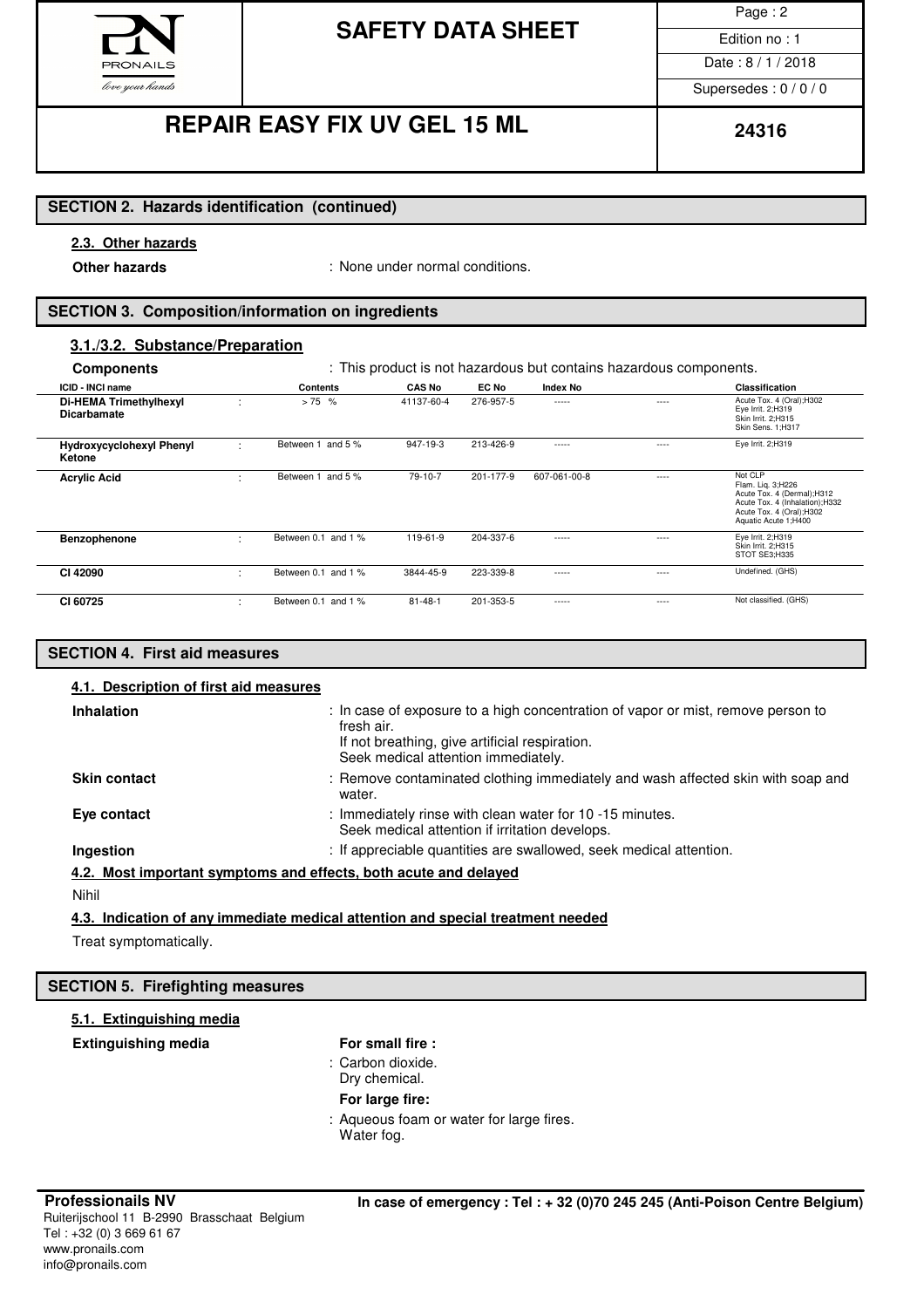

Page : 3

Date: 8/1/2018

Supersedes : 0 / 0 / 0

# **REPAIR EASY FIX UV GEL 15 ML**  $\begin{array}{|c|c|c|c|c|c|}\n\hline\n&24316\n\end{array}$

| <b>SECTION 5. Firefighting measures (continued)</b> |  |
|-----------------------------------------------------|--|

| Unsuitable extinguishing media                             | : Direct water jets                                                                                                                                                                                                                                                     |  |  |  |  |
|------------------------------------------------------------|-------------------------------------------------------------------------------------------------------------------------------------------------------------------------------------------------------------------------------------------------------------------------|--|--|--|--|
| 5.2. Special hazards arising from the substance or mixture |                                                                                                                                                                                                                                                                         |  |  |  |  |
| <b>Specific hazards</b>                                    | : High temperatures and fire conditions may cause rapid and uncontrolled<br>polymerization which can result in explosions and the violent rupture of storage<br>vessels or containers.<br>Avoid the use of a stream of water to control fires since frothing can occur. |  |  |  |  |
| Hazardous combustion products                              | : Carbon dioxide.<br>Carbon monoxide.                                                                                                                                                                                                                                   |  |  |  |  |
| 5.3. Advice for firefighters                               |                                                                                                                                                                                                                                                                         |  |  |  |  |
| <b>Protection against fire</b>                             | : Wear self-contained breathing apparatus and complete personal protective<br>equipment when entering confined areas where potential for exposure to vapors or<br>products of combustion exists.<br>Remove ignition sources.                                            |  |  |  |  |
| Special protective equipment for fire<br>fighters          | : Not applicable.                                                                                                                                                                                                                                                       |  |  |  |  |
| <b>Specific methods</b>                                    | : Not applicable.                                                                                                                                                                                                                                                       |  |  |  |  |

### **SECTION 6. Accidental release measures**

|                                                           | 6.1. Personal precautions, protective equipment and emergency procedures                                                                                                                                                                                                                                                                                                                                                                |
|-----------------------------------------------------------|-----------------------------------------------------------------------------------------------------------------------------------------------------------------------------------------------------------------------------------------------------------------------------------------------------------------------------------------------------------------------------------------------------------------------------------------|
| <b>Personal precautions</b>                               | : Use suitable eye/skin protection.                                                                                                                                                                                                                                                                                                                                                                                                     |
| <b>General precautions</b>                                | : Spontaneous polymerization can occur.<br>Although material is non-flammable please try to eliminate all ignition sources.<br>Place leaking containers in a well ventilated area.                                                                                                                                                                                                                                                      |
| 6.2. Environmental precautions                            |                                                                                                                                                                                                                                                                                                                                                                                                                                         |
| <b>Environmental precautions</b>                          | : Prevent entry to sewers and public waters.<br>Notify authorities if product enters sewers or public waters.                                                                                                                                                                                                                                                                                                                           |
| 6.3. Methods and material for containment and cleaning up |                                                                                                                                                                                                                                                                                                                                                                                                                                         |
| Clean up methods                                          | : Dike and recover large spills.<br>Wash spill area with strong detergent and water solution. Rinse with water, but<br>minimize water use during clean-up.<br>Soak up small spills with inert solids (such as vermiculite, clay) and sweep/shovel<br>into disposal container.<br>Clean up any spills as soon as possible, using an absorbent material to collect it.<br>Sweep or shovel spills into appropriate container for disposal. |

### **SECTION 7. Handling and storage**

| General         | : High temperatures and fire conditions may cause rapid and uncontrolled<br>polymerization which can result in explosions and the violent rupture of storage<br>vessels or containers.                                                                                                                                                                                   |
|-----------------|--------------------------------------------------------------------------------------------------------------------------------------------------------------------------------------------------------------------------------------------------------------------------------------------------------------------------------------------------------------------------|
| <b>Handling</b> | : Avoid contact with skin and eyes.<br>Avoid breathing vapor.<br>Keep container closed when not in use.<br>Avoid prolonged exposure to light.<br>Remove contaminated clothing and shoes.<br>Wash clothing before re-using.<br>Wash skin thoroughly with mild soap and water.<br>Solvents should not be used to clean skin because of increased penetration<br>potential. |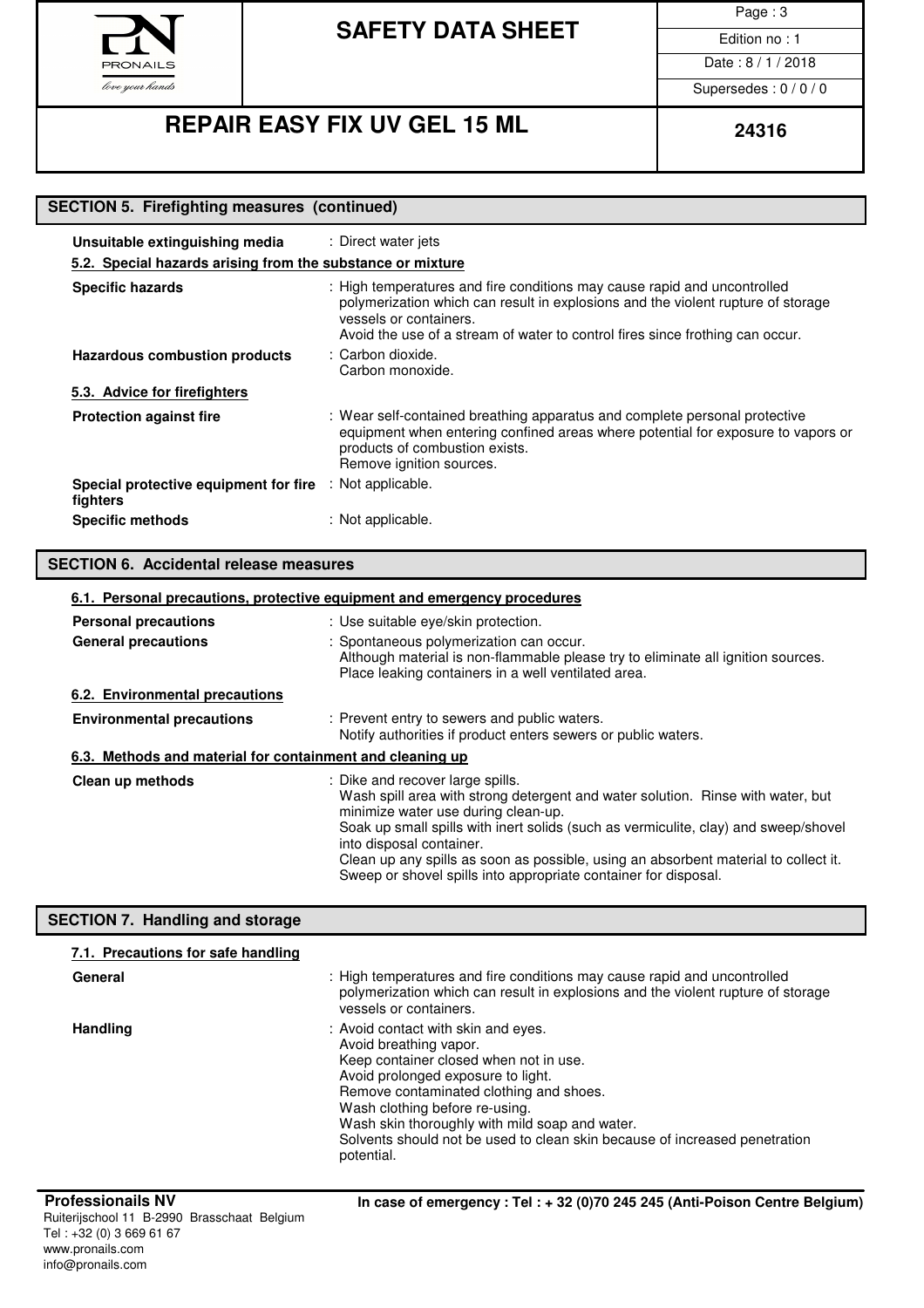

Page : 4

Date: 8/1/2018

Supersedes : 0 / 0 / 0

## **REPAIR EASY FIX UV GEL 15 ML**  $\begin{array}{|c|c|c|c|c|c|}\n\hline\n&24316\n\end{array}$

### **SECTION 7. Handling and storage (continued)**

### **7.2. Conditions for safe storage, including any incompatibilities**

Storage : Store below 38°C Store in dry, cool, well-ventilated area. **Storage - away from** : Heat. Light.

### **7.3. Specific end use(s)**

Not applicable.

### **SECTION 8. Exposure controls/personal protection**

| 8.1. Control parameters       |                                                                                                                                                             |
|-------------------------------|-------------------------------------------------------------------------------------------------------------------------------------------------------------|
| <b>Bulk handling</b>          |                                                                                                                                                             |
| <b>Personal protection</b>    |                                                                                                                                                             |
|                               | : Emergency eye wash fountains should be available in the immediate vicinity of any<br>potential exposure.<br>Wear suitable protective clothing and gloves. |
| <b>Respiratory protection</b> | : Protection provided by organic vapor dust masks can be used: follow European<br>Standard EN 149.<br>Wear suitable respiratory equipment.                  |
| <b>Skin protection</b>        | : Wear suitable protective clothing and gloves.                                                                                                             |
| Eye protection                | : Safety glasses.                                                                                                                                           |
| <b>Hand protection</b>        | : Use neoprene gloves.<br>Rubber gloves. Nitrile rubber is better than PVC.                                                                                 |
| Professionail and/or end use  |                                                                                                                                                             |
| Professionail and/or end use  | $:$ Nihil                                                                                                                                                   |
| 8.2. Exposure controls        |                                                                                                                                                             |
| No data available.            |                                                                                                                                                             |
|                               |                                                                                                                                                             |

### **SECTION 9. Physical and chemical properties**

### **9.1. Information on basic physical and chemical properties**

| Appearance                   | : Mobile liquid      |
|------------------------------|----------------------|
| Physical state at 20 °C      | : Liquid.            |
| Colour                       | : Clear.             |
| Odour                        | : Acrylate odor.     |
| <b>Odour Threshold (ppm)</b> | : No data available. |
| pH value                     | : No data available. |
| Freezing point $[°C]$        | : No data available. |
| Boiling point $[°C]$         | : No data available. |
| Decomposition point [°C]     | : Not applicable.    |
| <b>Density</b>               | : 1.13               |
| Vapour pressure [20 °C]      | : $< 0.01$           |
| Viscositv                    | : No data available. |
| Solubility in water          | : Insoluble.         |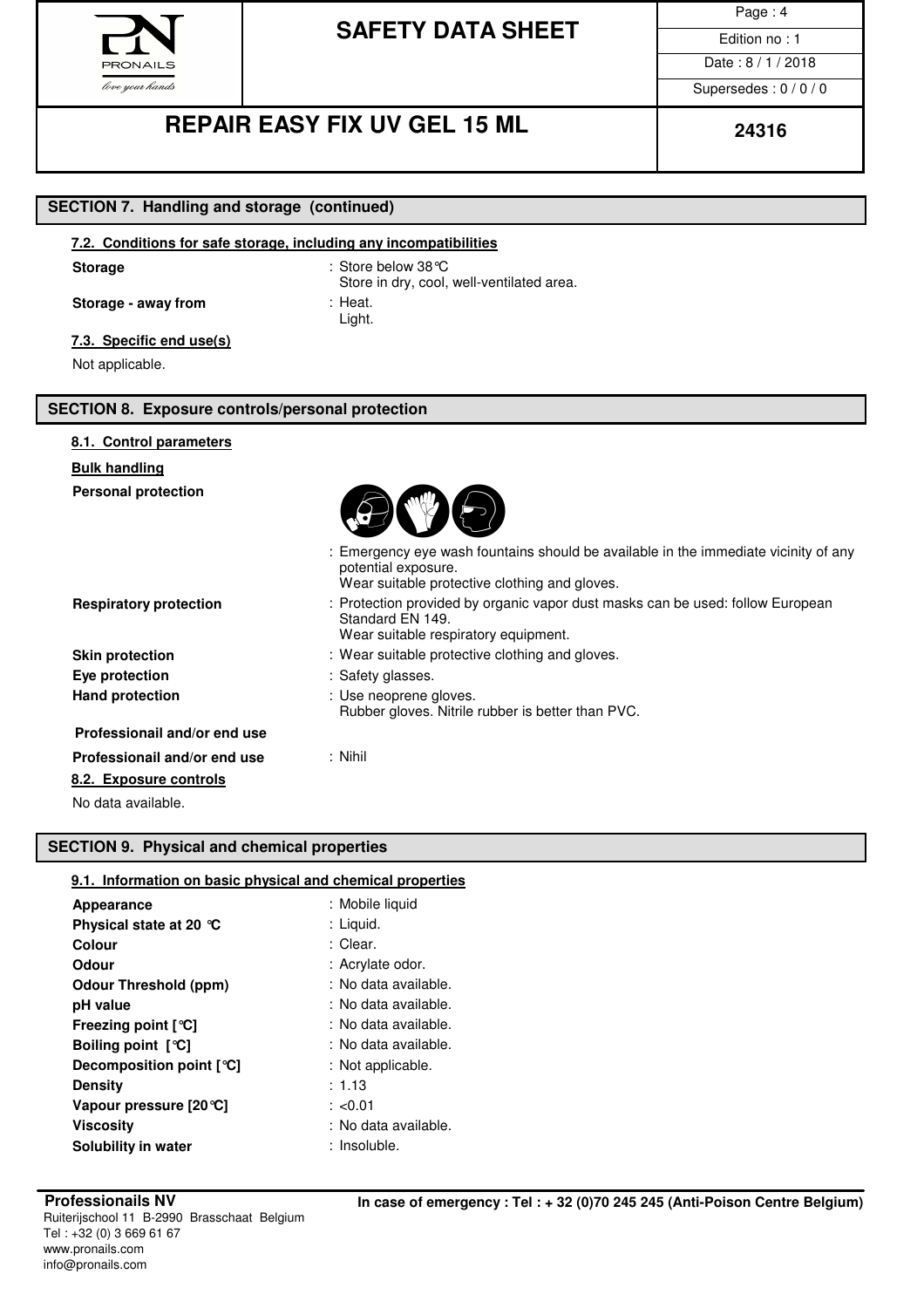

Page : 5

Date: 8/1/2018

Supersedes : 0 / 0 / 0

## **REPAIR EASY FIX UV GEL 15 ML**  $\begin{array}{|c|c|c|c|c|c|}\n\hline\n&24316\n\end{array}$

| <b>SECTION 9. Physical and chemical properties (continued)</b>                                                                                                                |                                                                                                                                                                                                                                                    |  |  |  |
|-------------------------------------------------------------------------------------------------------------------------------------------------------------------------------|----------------------------------------------------------------------------------------------------------------------------------------------------------------------------------------------------------------------------------------------------|--|--|--|
| Flash point [°C]<br>Flammability range [vol% in air]<br>Auto-ignition temperature [°C]<br>Log P octanol / water at 20 °C<br>9.2. Other information<br><b>Evaporation rate</b> | : 100℃<br>: No data available.<br>: No data available.<br>: No data available.<br>: No data available.                                                                                                                                             |  |  |  |
| <b>SECTION 10. Stability and reactivity</b>                                                                                                                                   |                                                                                                                                                                                                                                                    |  |  |  |
| 10.1. Reactivity<br>Reactivity<br>10.2. Chemical stability<br>Stable under normal conditions.                                                                                 | : Stable under normal conditions.                                                                                                                                                                                                                  |  |  |  |
| 10.3. Possibility of hazardous reactions                                                                                                                                      |                                                                                                                                                                                                                                                    |  |  |  |
| <b>Hazardous reactions</b><br><b>Hazardous properties</b><br>Hazardous polymerization                                                                                         | : None.<br>: None under normal conditions.<br>: may occur.<br>High temperatures and fire conditions may cause rapid and uncontrolled<br>polymerization which can result in explosions and the violent rupture of storage<br>vessels or containers. |  |  |  |
| 10.4. Conditions to avoid                                                                                                                                                     |                                                                                                                                                                                                                                                    |  |  |  |
| <b>Conditions to avoid</b>                                                                                                                                                    | : Storage $>38^{\circ}$ C<br>Loss of dissolved air<br>Loss of polymerization inhibitor<br>Contamination with incompatible materials<br>Exposure to light                                                                                           |  |  |  |
| 10.5. Incompatible materials                                                                                                                                                  |                                                                                                                                                                                                                                                    |  |  |  |
| <b>Materials to avoid</b>                                                                                                                                                     | : Polymerization initiators including<br>Peroxides.<br>strong bases<br>Rust.<br>Iron.<br>Carbon steel.<br>Copper and its alloys.<br>Strong oxidizing agents.                                                                                       |  |  |  |
| 10.6. Hazardous decomposition products                                                                                                                                        |                                                                                                                                                                                                                                                    |  |  |  |
| Hazardous decomposition products                                                                                                                                              | : Fumes produced when heated to decomposition may include:<br>Carbon monoxide.<br>Carbon dioxide.                                                                                                                                                  |  |  |  |
|                                                                                                                                                                               |                                                                                                                                                                                                                                                    |  |  |  |

### **SECTION 11. Toxicological information**

| <b>Acute Inhalation Toxicity</b>           | : No data available. |  |  |  |
|--------------------------------------------|----------------------|--|--|--|
| 11.1. Information on toxicological effects |                      |  |  |  |
|                                            |                      |  |  |  |
| <b>Skin irritation</b>                     | : No data available. |  |  |  |
| <b>Eyes irritation</b>                     | : No data available. |  |  |  |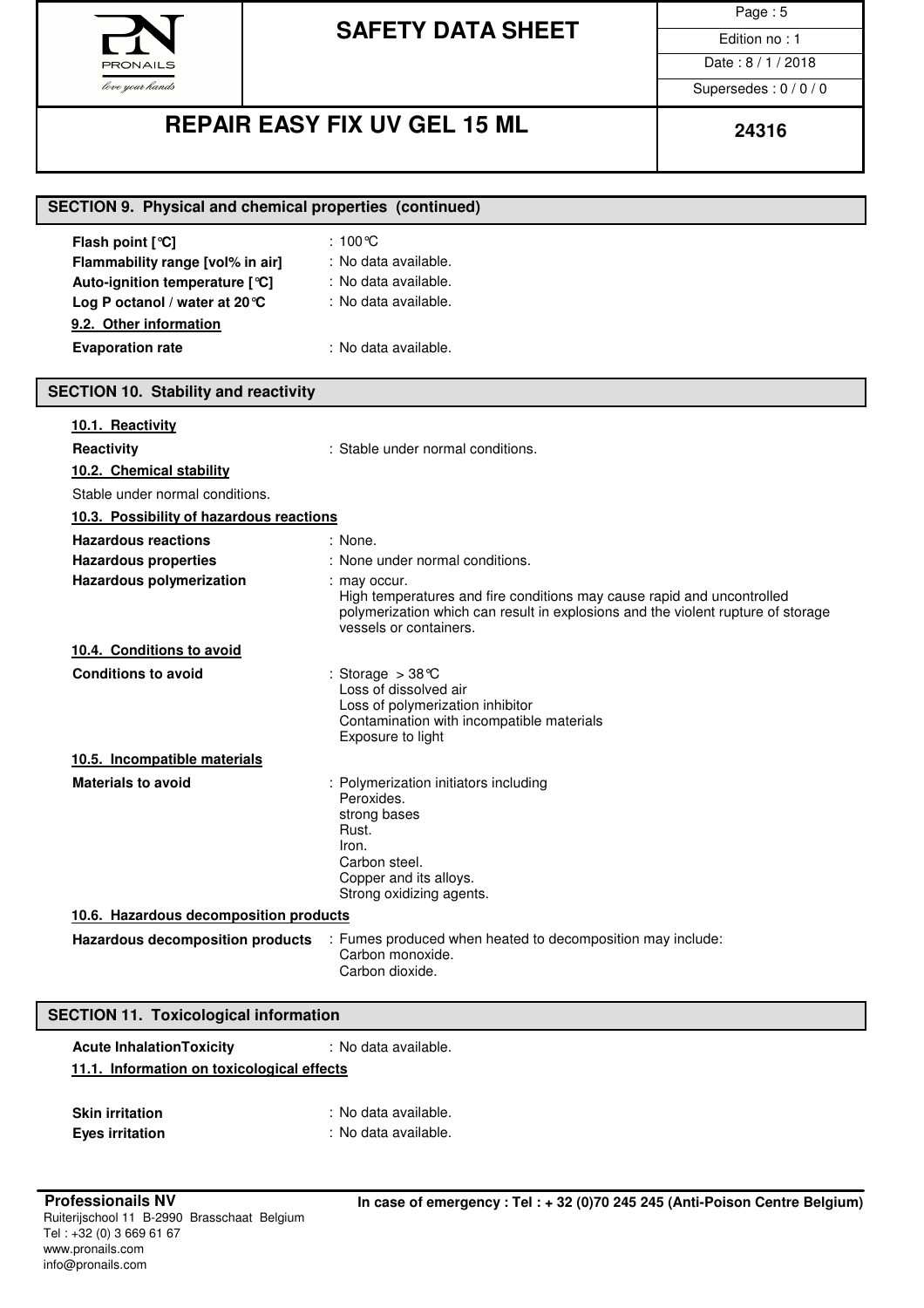

### **SAFETY DATA SHEET**  $\overline{\phantom{a}}$  Edition no : 1

Page : 6 Date: 8/1/2018

Supersedes : 0 / 0 / 0

### **REPAIR EASY FIX UV GEL 15 ML**  $\begin{array}{|c|c|c|c|c|c|}\n\hline\n&24316\n\end{array}$

### **SECTION 11. Toxicological information (continued)**

**Sensitization** : No data available.

### **SECTION 12. Ecological information**

### **12.1. Toxicity**

No data available.

#### **12.2. Persistence and degradability**

No data available.

**12.3. Bioaccumulative potential**

### No data available.

**12.4. Mobility in soil**

No data available.

#### **12.5. Results of PBT and vPvB assessment**

No data available.

**12.6. Other adverse effects**

No data available.

#### **SECTION 13. Disposal considerations**

#### **13.1. Waste treatment methods**

Dispose in a safe manner in accordance with local/national regulations. Container under pressure. Do not drill or burn even after use. Comply with local regulations for disposal.

#### **13.2 Disposal method**

Not applicable.

#### **SECTION 14. Transport information**

**General information** : Not classified.

#### **SECTION 15. Regulatory information**

#### **15.1. Safety, health and environmental regulations/legislation specific for the substance or mixture**

Ensure all national/local regulations are observed.

#### **15.2. Chemical safety assessment**

**Symbol(s)** : Xi : Irritant

#### **SECTION 16. Other information**

| <b>Further information</b>    | : None.                                                                                                                                                                                    |
|-------------------------------|--------------------------------------------------------------------------------------------------------------------------------------------------------------------------------------------|
| <b>Revision</b>               | $\div$ 1.                                                                                                                                                                                  |
| <b>Print date</b>             | : 8/1/2018                                                                                                                                                                                 |
| <b>Emergency Phone Number</b> | : Österreich (Austria): +431 406 43 43<br>België - Belgique (Belgium): +32 70 245 245<br>Bulgaria: +359 2 9154 409<br>ceská republika (Czech Republic): +420 224 919 293, +420 224 915 402 |

**Professionails NV In case of emergency : Tel : + 32 (0)70 245 245 (Anti-Poison Centre Belgium)**